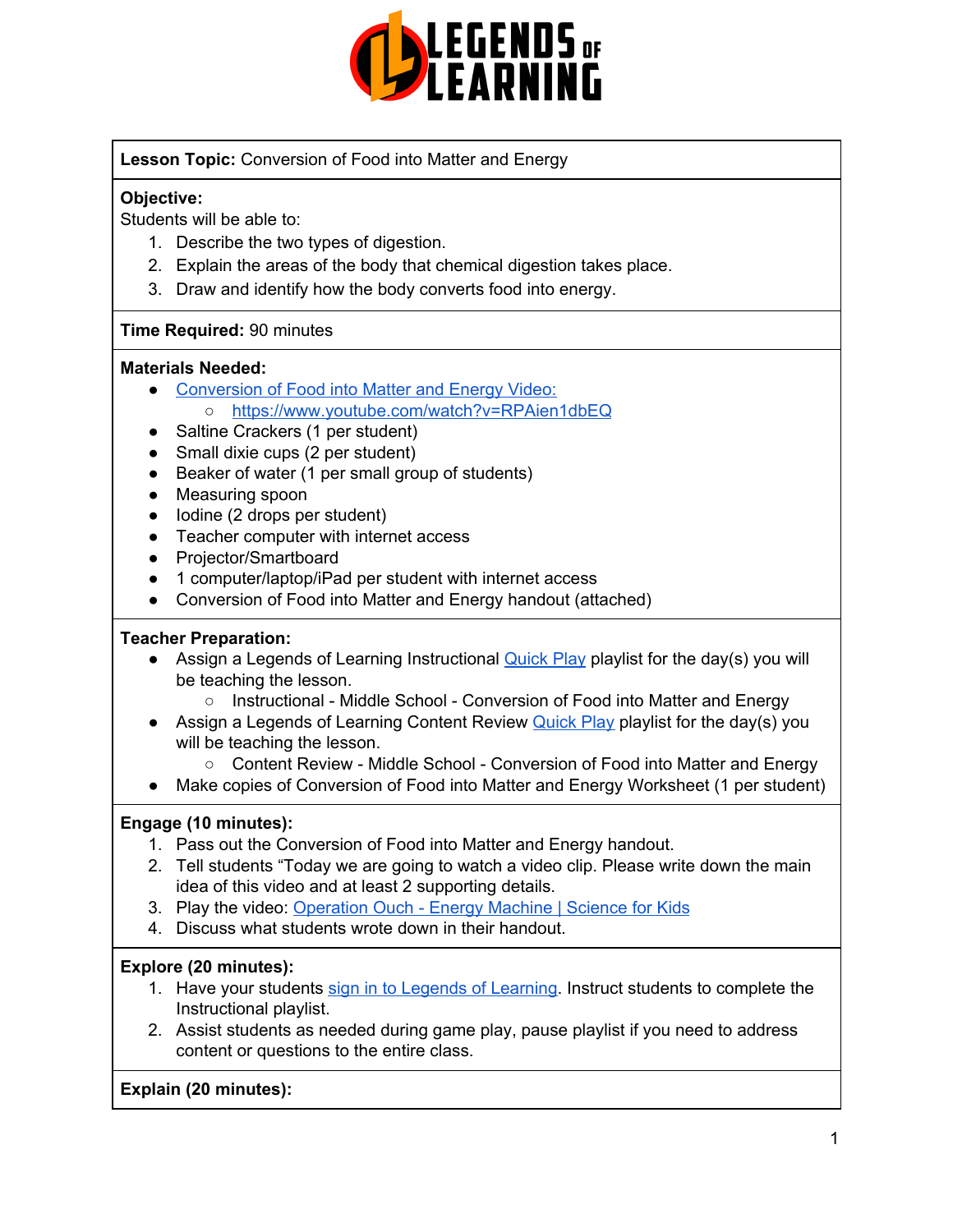

- 1. Ask students "How do we get energy?" (We eat nutritious foods, we get enough rest, drink enough water, we exercise etc).
- 2. Tell students "Yes, we get the most energy from staying healthy, but what we are going to focus on today is the energy that comes from the food we eat and how that actually takes place. By eating food, we are able to get the nutrients our body needs to grow and develop."
- 3. Tell students "All living things get food in some way. What are some ways that living things get food?" Make a list on the board
	- a. Possible answers: plants make their own food, fungi use hyphae and absorb nutrients from decaying organisms, eating other plants or other animals, microorganisms have features to help them eat (cilia, flagella) etc.
- 4. Tell students "As humans, we must eat food to get the nutrients we need to make enough energy to survive. We go through two different types of digestion to break down the food into smaller pieces (Write the following on the board):
	- a. Mechanical digestion is the physical movements of chewing and grinding up the food we put in our mouths to make smaller pieces of food we can swallow.
	- b. Chemical digestion is when our food mixes with fluids and enzymes creating a chemical reaction. This chemical reaction breaks down the food so much the cells can use it."
- 5. Ask students "Chemical digestion occurs in the mouth when we chew. Our saliva (spit) is actually a really important part to our digestion. Why?" Saliva makes food easier and smoother to swallow, it starts to break down the food we are eating. Note: students may not know about the saliva breaking down the food quite yet.)
	- a. Tell students "Our saliva has an enzyme in it called amylase. Amylase takes the starches we eat and breaks them down."
- 6. Tell students "Your stomach also helps in breaking down your food further. Digestive enzymes are released such as pepsin, for proteins. Your small intestine absorbs nutrients along with releasing enzymes to break down sugars and lactose found in milk."
- 7. Tell students "The large intestine is the last stop for chemical digestion. It doesn't use enzymes. Instead it uses bacteria to break down the remaining food."
- 8. On the board, draw a brief sketch of the path of digestion labeling the mouth, stomach, small intestine, and large intestine (template of sketch attached).
	- a. Have students draw a similar sketch in their handout.
- 9. Remind students "Remember that our food must be broken down so that our body and cells can use the nutrients as energy."

# **Elaborate (30 minutes):**

- 1. Tell students "In a moment, I will be passing out one cracker and 2 small cups to each of you. Please do not touch any of the materials until I tell you what to do."
- 2. Pass out the crackers and cups.
- 3. Place a beaker of water on each table (1 per 4-5 students, whatever is convenient).
- 4. Complete the below experiment along with students so that they can easily follow along.
	- a. Tell students, "Break the cracker in half. With one of the halves, break it into small little pieces and place it in one of the cups.
	- b. Use the beaker of water near you, and on your crumbled cracker, pour two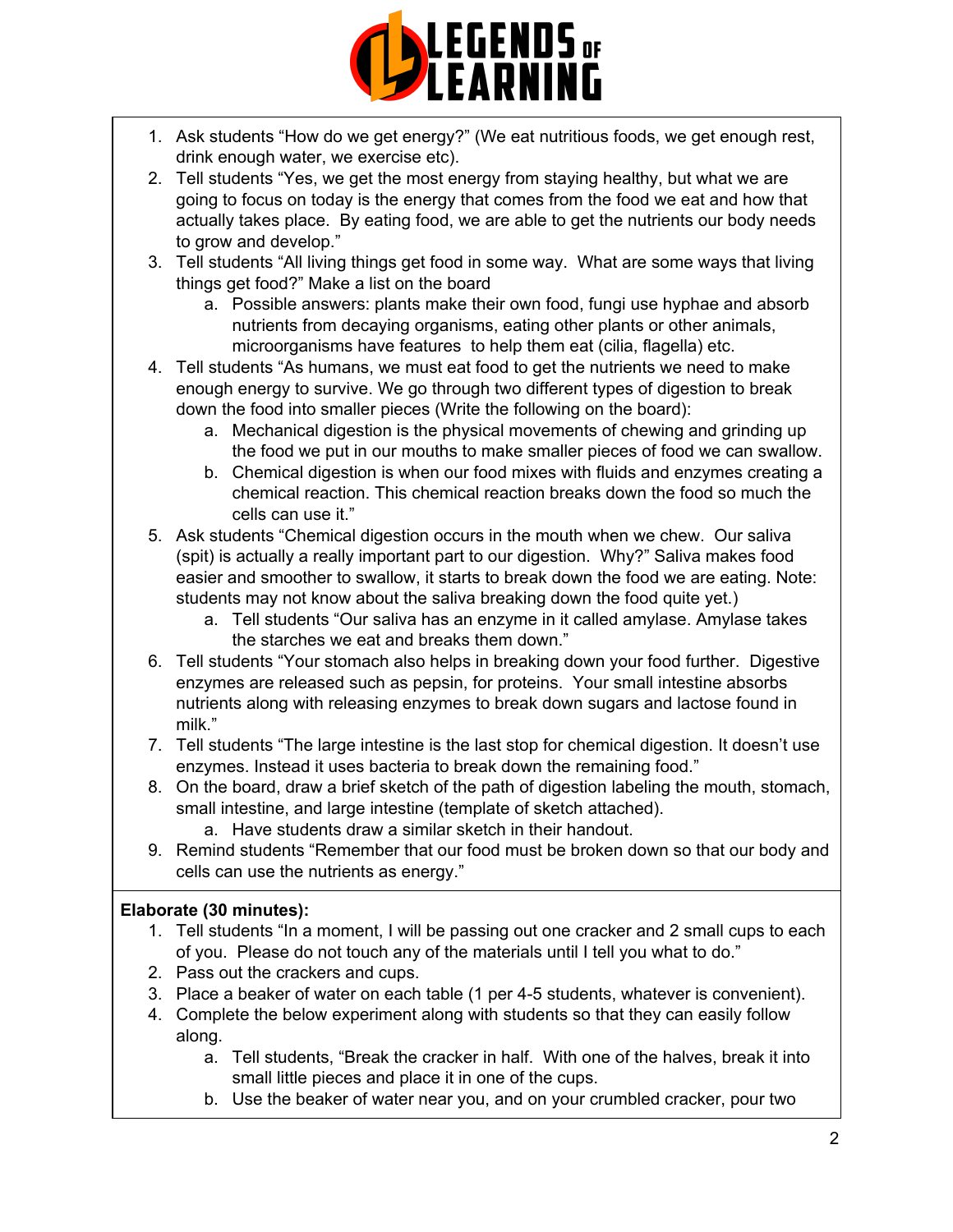

tablespoons of water on it.

- c. Do NOT swallow the other half cracker, however, take the half cracker and chew it in your mouth (for about 30 seconds).
- d. Now as weird as it may sound, or as gross as it may be, carefully spit the cracker into the empty cup.
- e. On your handout, record what you notice between the two cups of crackers. i. Draw what you see."
- 5. Ask students, "What do you notice between the two cups of crackers? (The chewed cracker should look more like paste, digestion is already beginning, the wet crumbs should just look like wet crackers).
- 6. Tell students "Iodine is a substance that is used to detect starch. If starch is present, it will turn purple. I am going to put a few drops in each cup. On your handout, record what happens."
- 7. Walk around and put a couple drops in each cup.
- 8. Tell students "With the person sitting next to you, discuss your findings. Then, answer the questions on the handout."
- 9. Once all students have answered the questions, come together as a class to discuss the answers.
	- a. 1.Both mechanical (physical chewing and breaking food into smaller pieces) and chemical (saliva and amylase began breaking down the starch on a much deeper level)
	- b. 2.Crackers have a lot of starch. When the iodine mixed with the regular wet crumbs, it became very purple because there was a lot more starch present. The chewed up cracker was purple, but less so, because amylase in the saliva already started to break it down.
	- c. 3.It is important that our food is broken down because it allows the body to use the nutrients as energy.

# **Evaluate (10 minutes):**

- 1. Have your students sign in to Legends of [Learning](https://intercom.help/legends-of-learning/en/articles/2154920-students-joining-a-playlist). Instruct students to complete the Content Review playlist.
- 2. [Analyze](https://intercom.help/legends-of-learning/en/articles/2154918-tracking-student-progress-and-performance) student results to determine what concepts need to be a focus for reteaching.

# **Additional Lesson Strategies:**

- To use Legends for additional instruction, create a [custom](https://intercom.help/legends-of-learning/en/articles/2154910-creating-a-playlist) playlist with an [instructional](https://intercom.help/legends-of-learning/en/articles/3505828-types-of-games) [game](https://intercom.help/legends-of-learning/en/articles/3505828-types-of-games) and pre and post [assessment](https://intercom.help/legends-of-learning/en/articles/2154913-adding-assessments-to-a-playlist).
- To use Legends for a quick formative [assessment](https://intercom.help/legends-of-learning/en/articles/2154913-adding-assessments-to-a-playlist), create a 5-question assessment in a [playlist](https://intercom.help/legends-of-learning/en/articles/2154910-creating-a-playlist).
- To use Legends for a student-directed experience, create a [targeted](https://intercom.help/legends-of-learning/en/articles/3340814-targeted-freeplay) freeplay playlist.
- Encourage students to play on their own at home in Legends of Learning: [Awakening](https://intercom.help/legends-of-learning/en/articles/2425490-legends-of-learning-awakening) for a student-driven experience including avatars, battling, and quests all centered around topics they are covering in class.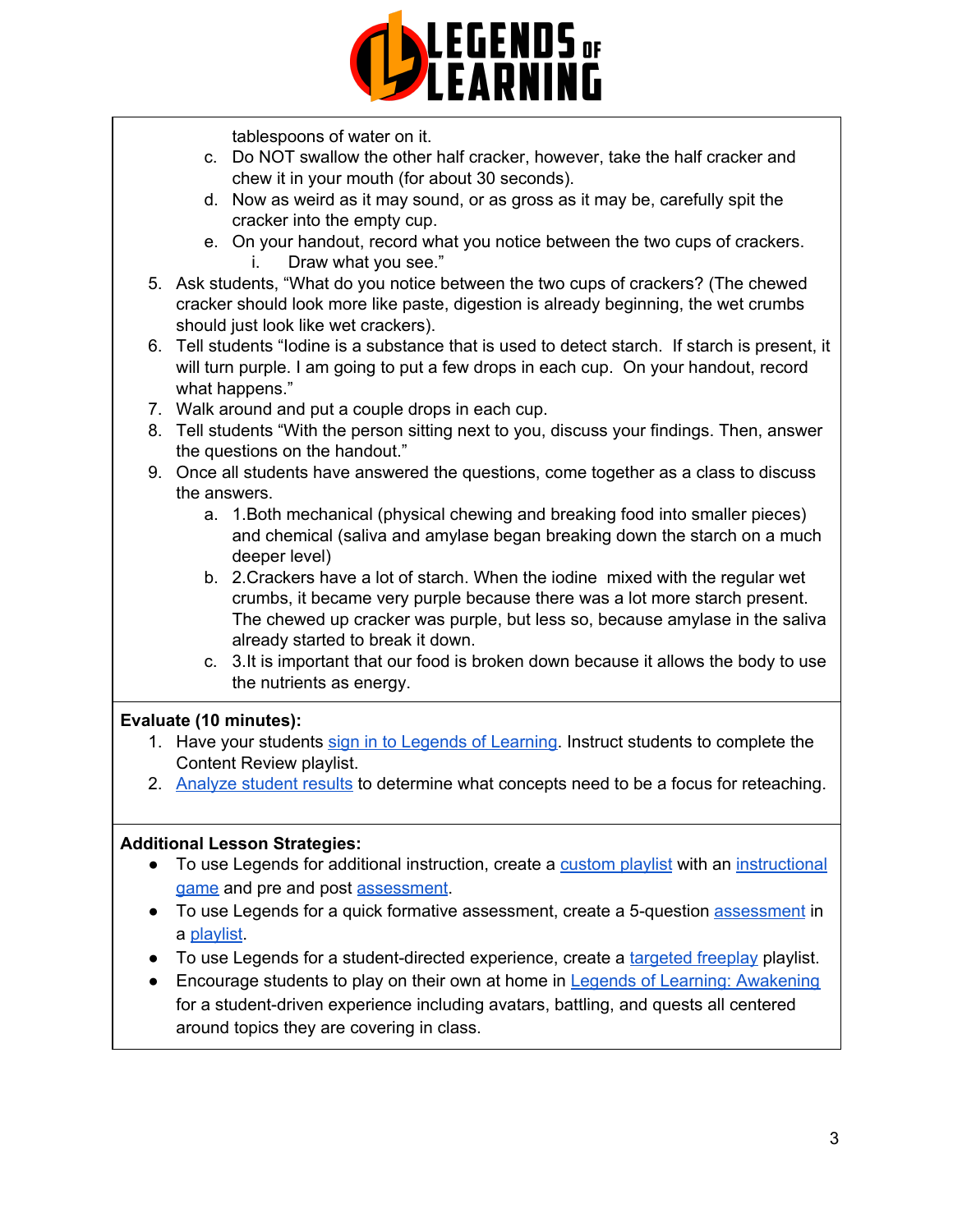

Name:\_\_\_\_\_\_\_\_\_\_\_\_\_\_\_\_\_\_\_\_\_\_\_\_\_\_\_\_\_\_\_\_

# **Conversion of Food into Matter and Energy**

During the video, write down the main idea and at least 2 supporting details.

Draw a sketch of the digestive tract to show how our food is converted to energy.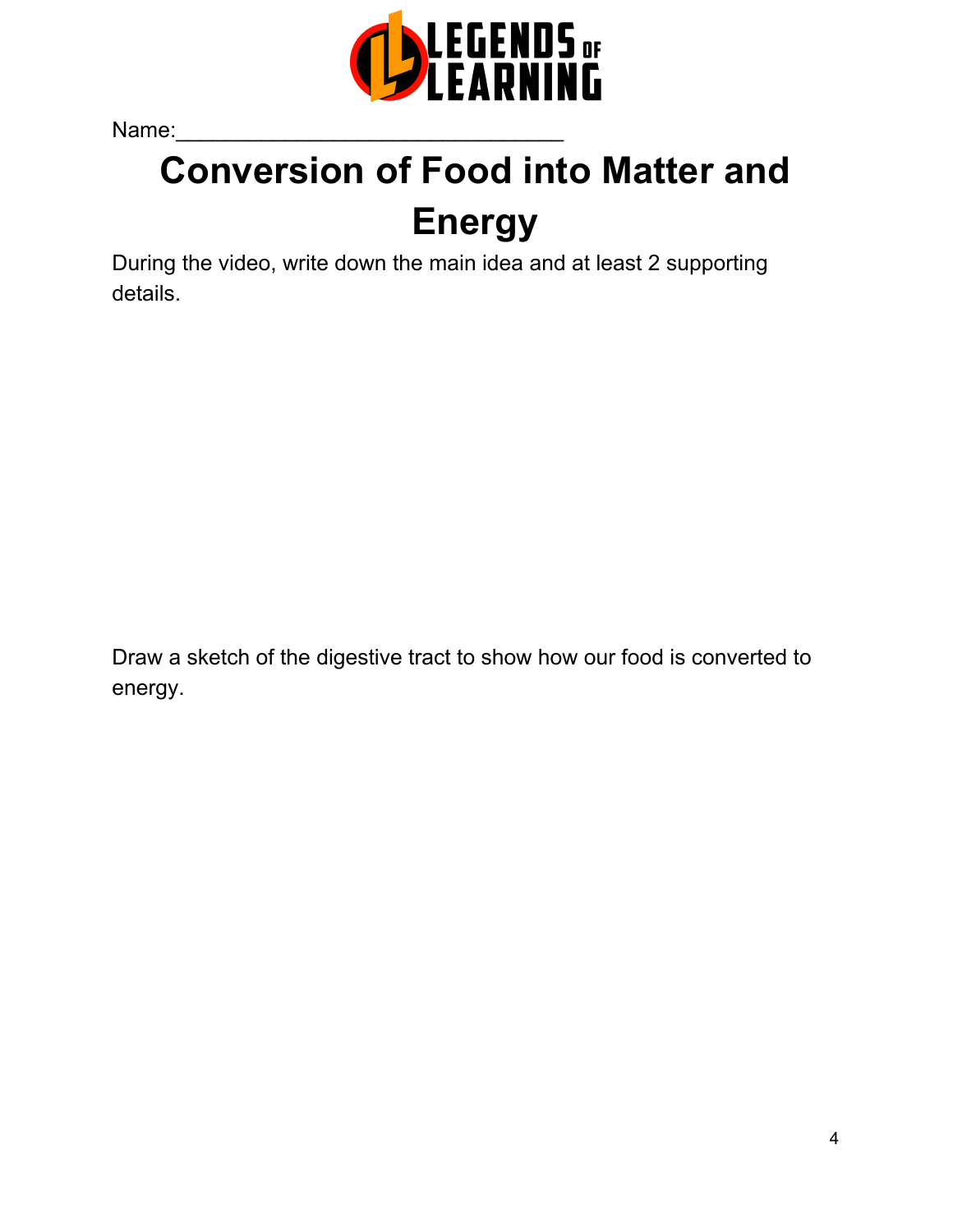

# **Observations**

| <b>Wet Cracker</b> | <b>Chewed Cracker</b> |
|--------------------|-----------------------|
|                    |                       |
|                    |                       |
|                    |                       |
|                    |                       |
|                    |                       |
|                    |                       |
|                    |                       |
|                    |                       |

After the Iodine has been added, what did you observe?

| <b>Wet Cracker</b> | <b>Chewed Cracker</b> |
|--------------------|-----------------------|
|                    |                       |
|                    |                       |
|                    |                       |
|                    |                       |
|                    |                       |
|                    |                       |
|                    |                       |
|                    |                       |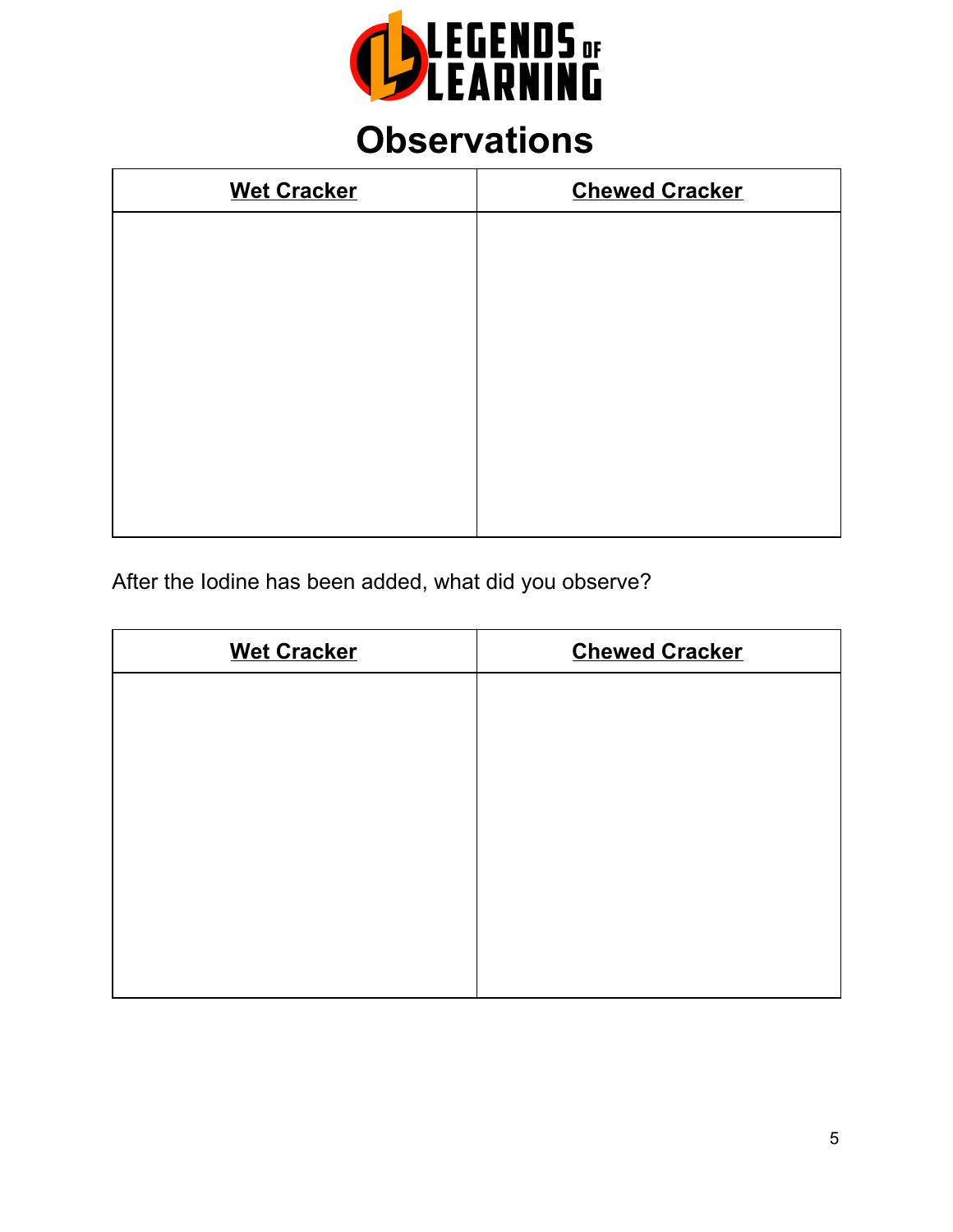

Answer the following questions:

- 1. When you chewed up the cracker, what type(s) of digestion were taking place? Explain.
- 2. When the iodine was added, *why* was there a difference between two cups of crackers?

3. Why is it important that our food be properly digested?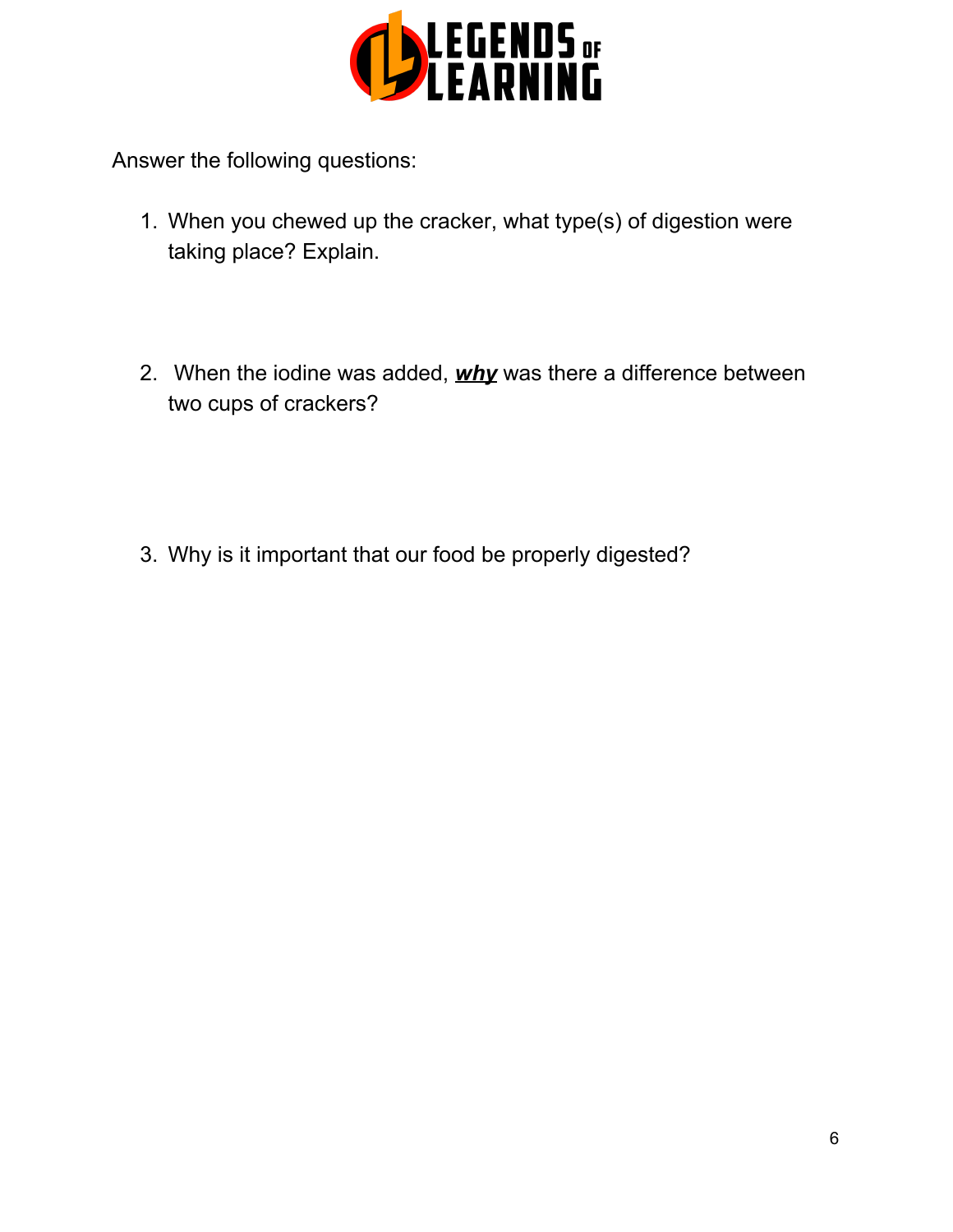

# **Conversion of Food into Matter and Energy Answer Key**

Draw a sketch of the digestive tract to show how our food is converted to energy.



Adapted from [This Photo](https://en.wikipedia.org/wiki/Esophagus) by Unknown Author is licensed under [CC BY-SA](https://creativecommons.org/licenses/by-sa/3.0/)